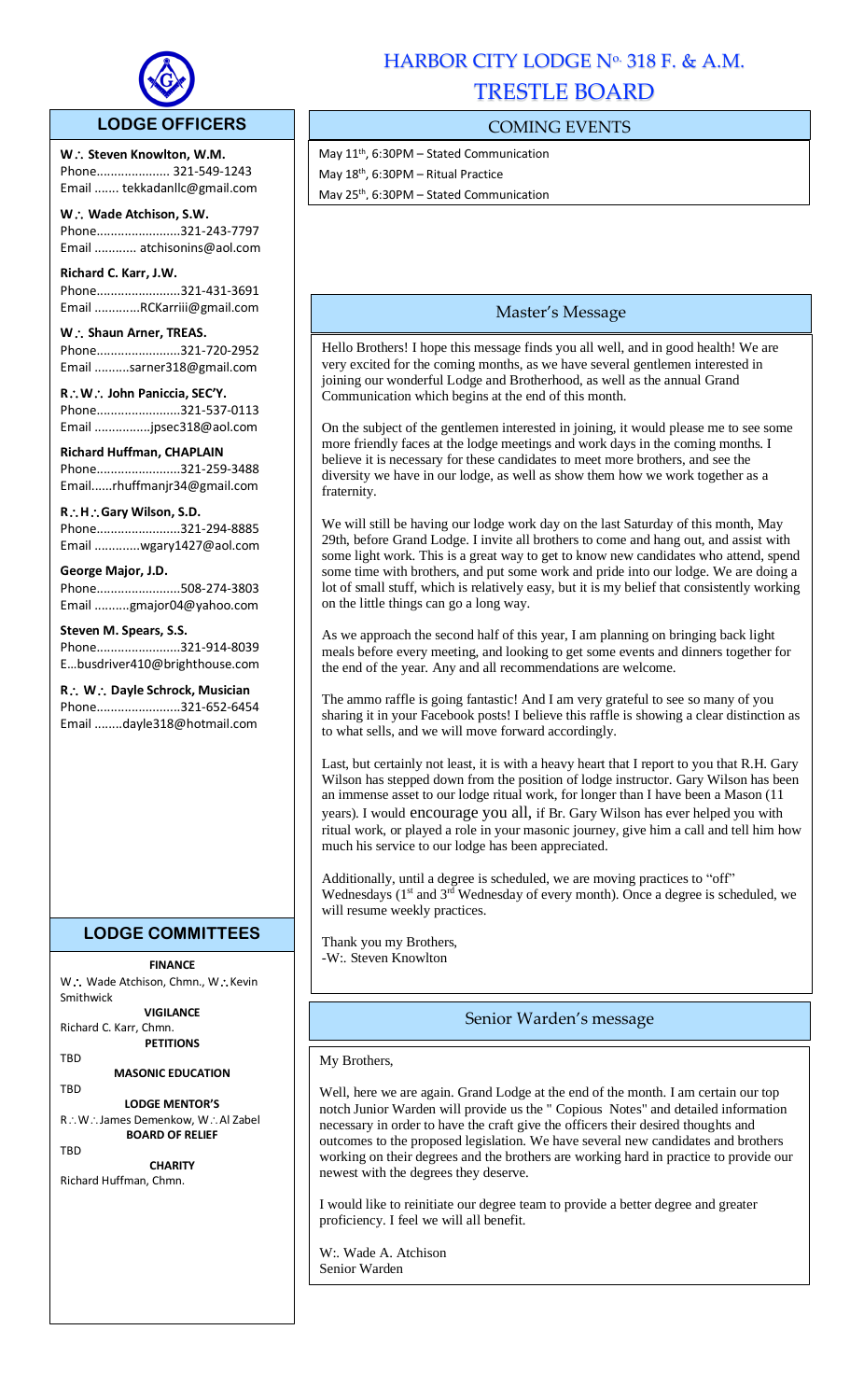#### **LODGE COMMITTEES cont.**

**LODGE PROPERTY** R.: W.: Dayle Schrock, Chmn., Richard Huffman **LODGE INSTRUCTOR** TBD **OFFICERS RITUAL ASSIST.**

TBD **CATECHISM INSTRUCTOR**

TBD

**LODGE LIBRARIAN** W∴ Al Zabel

**SICKNESS & DISTRESS TRD** 

**INVESTIGATION** Richard C. Karr, W.: Henry Engel

#### **PAST MASTERS**

| *E. R. Mayfield 1955<br>*Richard F. Griffie,1956<br>PDDGM & PGM 1976-77<br>Raymond McAlpine 1957<br>*Steven Rianaldo PDDGM1959<br>*Richard F. Griffie,1960<br>PDDGM & PGM 1976-77<br>*Keith Brown 1961<br>* Charles McLin1963<br>*George Schulthies1964<br>*Paul V. Gandy  1965<br>*Adam Budris PDDGM1966<br>John Beasley1967<br>*Robert Notvest1969<br>Robert M. Bullock1970<br>*Edward P. Abbott1971<br>*Glenn T. StittPDDGM1972<br>*Robert L. Goldsmith1973<br>PDDGM, PGM 1983-84<br>Carl G. Planck, Jr1974<br>Douglas Dagley1975<br>*Henry Farrow1976<br>*Donald R. Pacetti1977<br>Patrick A. Galbraith1978<br>*James H. Bragg1980<br>Robert C. Birmie1981<br>*Wallace L. Whiting1982<br>Stanley W. Miller1983<br>*Gerald T. Freese1984<br>Ronald E. LaCair1985<br>Charles R.R. Walle1986<br>Corenth Owens1987<br>Karol M. DziegielPDDGM1988<br>Allen P. Gregg1989<br>*George Ed. Gardner, Jr1991<br>William C. White1992<br>Kenneth L. Jenkins 1993<br>Robert P. Edmiston1994<br>Thomas L. MoorePDDGM1995<br>Mark C. Mason1997<br>John PanicciaPDDGM1998<br>Dayle SchrockPDDGM1999<br>R:.H:.Gary Wilson .2001<br>Fred BakerPDDGM2002<br>Ron TrinklePDDGM2003<br>George GoddardPDDGM 2006<br>Michael Hutzler2008<br>James DemenkowPDDGM2009<br>Wade Atchison2011 | *Aubrey Bates PDDGM 1954 |  |
|----------------------------------------------------------------------------------------------------------------------------------------------------------------------------------------------------------------------------------------------------------------------------------------------------------------------------------------------------------------------------------------------------------------------------------------------------------------------------------------------------------------------------------------------------------------------------------------------------------------------------------------------------------------------------------------------------------------------------------------------------------------------------------------------------------------------------------------------------------------------------------------------------------------------------------------------------------------------------------------------------------------------------------------------------------------------------------------------------------------------------------------------------------------------------------------------------------------------------------------------------------------------|--------------------------|--|
|                                                                                                                                                                                                                                                                                                                                                                                                                                                                                                                                                                                                                                                                                                                                                                                                                                                                                                                                                                                                                                                                                                                                                                                                                                                                      |                          |  |
|                                                                                                                                                                                                                                                                                                                                                                                                                                                                                                                                                                                                                                                                                                                                                                                                                                                                                                                                                                                                                                                                                                                                                                                                                                                                      |                          |  |
|                                                                                                                                                                                                                                                                                                                                                                                                                                                                                                                                                                                                                                                                                                                                                                                                                                                                                                                                                                                                                                                                                                                                                                                                                                                                      |                          |  |
|                                                                                                                                                                                                                                                                                                                                                                                                                                                                                                                                                                                                                                                                                                                                                                                                                                                                                                                                                                                                                                                                                                                                                                                                                                                                      |                          |  |
|                                                                                                                                                                                                                                                                                                                                                                                                                                                                                                                                                                                                                                                                                                                                                                                                                                                                                                                                                                                                                                                                                                                                                                                                                                                                      |                          |  |
|                                                                                                                                                                                                                                                                                                                                                                                                                                                                                                                                                                                                                                                                                                                                                                                                                                                                                                                                                                                                                                                                                                                                                                                                                                                                      |                          |  |
|                                                                                                                                                                                                                                                                                                                                                                                                                                                                                                                                                                                                                                                                                                                                                                                                                                                                                                                                                                                                                                                                                                                                                                                                                                                                      |                          |  |
|                                                                                                                                                                                                                                                                                                                                                                                                                                                                                                                                                                                                                                                                                                                                                                                                                                                                                                                                                                                                                                                                                                                                                                                                                                                                      |                          |  |
|                                                                                                                                                                                                                                                                                                                                                                                                                                                                                                                                                                                                                                                                                                                                                                                                                                                                                                                                                                                                                                                                                                                                                                                                                                                                      |                          |  |
|                                                                                                                                                                                                                                                                                                                                                                                                                                                                                                                                                                                                                                                                                                                                                                                                                                                                                                                                                                                                                                                                                                                                                                                                                                                                      |                          |  |
|                                                                                                                                                                                                                                                                                                                                                                                                                                                                                                                                                                                                                                                                                                                                                                                                                                                                                                                                                                                                                                                                                                                                                                                                                                                                      |                          |  |
|                                                                                                                                                                                                                                                                                                                                                                                                                                                                                                                                                                                                                                                                                                                                                                                                                                                                                                                                                                                                                                                                                                                                                                                                                                                                      |                          |  |
|                                                                                                                                                                                                                                                                                                                                                                                                                                                                                                                                                                                                                                                                                                                                                                                                                                                                                                                                                                                                                                                                                                                                                                                                                                                                      |                          |  |
|                                                                                                                                                                                                                                                                                                                                                                                                                                                                                                                                                                                                                                                                                                                                                                                                                                                                                                                                                                                                                                                                                                                                                                                                                                                                      |                          |  |
|                                                                                                                                                                                                                                                                                                                                                                                                                                                                                                                                                                                                                                                                                                                                                                                                                                                                                                                                                                                                                                                                                                                                                                                                                                                                      |                          |  |
|                                                                                                                                                                                                                                                                                                                                                                                                                                                                                                                                                                                                                                                                                                                                                                                                                                                                                                                                                                                                                                                                                                                                                                                                                                                                      |                          |  |
|                                                                                                                                                                                                                                                                                                                                                                                                                                                                                                                                                                                                                                                                                                                                                                                                                                                                                                                                                                                                                                                                                                                                                                                                                                                                      |                          |  |
|                                                                                                                                                                                                                                                                                                                                                                                                                                                                                                                                                                                                                                                                                                                                                                                                                                                                                                                                                                                                                                                                                                                                                                                                                                                                      |                          |  |
|                                                                                                                                                                                                                                                                                                                                                                                                                                                                                                                                                                                                                                                                                                                                                                                                                                                                                                                                                                                                                                                                                                                                                                                                                                                                      |                          |  |
|                                                                                                                                                                                                                                                                                                                                                                                                                                                                                                                                                                                                                                                                                                                                                                                                                                                                                                                                                                                                                                                                                                                                                                                                                                                                      |                          |  |
|                                                                                                                                                                                                                                                                                                                                                                                                                                                                                                                                                                                                                                                                                                                                                                                                                                                                                                                                                                                                                                                                                                                                                                                                                                                                      |                          |  |
|                                                                                                                                                                                                                                                                                                                                                                                                                                                                                                                                                                                                                                                                                                                                                                                                                                                                                                                                                                                                                                                                                                                                                                                                                                                                      |                          |  |
|                                                                                                                                                                                                                                                                                                                                                                                                                                                                                                                                                                                                                                                                                                                                                                                                                                                                                                                                                                                                                                                                                                                                                                                                                                                                      |                          |  |
|                                                                                                                                                                                                                                                                                                                                                                                                                                                                                                                                                                                                                                                                                                                                                                                                                                                                                                                                                                                                                                                                                                                                                                                                                                                                      |                          |  |
|                                                                                                                                                                                                                                                                                                                                                                                                                                                                                                                                                                                                                                                                                                                                                                                                                                                                                                                                                                                                                                                                                                                                                                                                                                                                      |                          |  |
|                                                                                                                                                                                                                                                                                                                                                                                                                                                                                                                                                                                                                                                                                                                                                                                                                                                                                                                                                                                                                                                                                                                                                                                                                                                                      |                          |  |
|                                                                                                                                                                                                                                                                                                                                                                                                                                                                                                                                                                                                                                                                                                                                                                                                                                                                                                                                                                                                                                                                                                                                                                                                                                                                      |                          |  |
|                                                                                                                                                                                                                                                                                                                                                                                                                                                                                                                                                                                                                                                                                                                                                                                                                                                                                                                                                                                                                                                                                                                                                                                                                                                                      |                          |  |
|                                                                                                                                                                                                                                                                                                                                                                                                                                                                                                                                                                                                                                                                                                                                                                                                                                                                                                                                                                                                                                                                                                                                                                                                                                                                      |                          |  |
|                                                                                                                                                                                                                                                                                                                                                                                                                                                                                                                                                                                                                                                                                                                                                                                                                                                                                                                                                                                                                                                                                                                                                                                                                                                                      |                          |  |
|                                                                                                                                                                                                                                                                                                                                                                                                                                                                                                                                                                                                                                                                                                                                                                                                                                                                                                                                                                                                                                                                                                                                                                                                                                                                      |                          |  |
|                                                                                                                                                                                                                                                                                                                                                                                                                                                                                                                                                                                                                                                                                                                                                                                                                                                                                                                                                                                                                                                                                                                                                                                                                                                                      |                          |  |
|                                                                                                                                                                                                                                                                                                                                                                                                                                                                                                                                                                                                                                                                                                                                                                                                                                                                                                                                                                                                                                                                                                                                                                                                                                                                      |                          |  |
|                                                                                                                                                                                                                                                                                                                                                                                                                                                                                                                                                                                                                                                                                                                                                                                                                                                                                                                                                                                                                                                                                                                                                                                                                                                                      |                          |  |
|                                                                                                                                                                                                                                                                                                                                                                                                                                                                                                                                                                                                                                                                                                                                                                                                                                                                                                                                                                                                                                                                                                                                                                                                                                                                      |                          |  |
|                                                                                                                                                                                                                                                                                                                                                                                                                                                                                                                                                                                                                                                                                                                                                                                                                                                                                                                                                                                                                                                                                                                                                                                                                                                                      |                          |  |
|                                                                                                                                                                                                                                                                                                                                                                                                                                                                                                                                                                                                                                                                                                                                                                                                                                                                                                                                                                                                                                                                                                                                                                                                                                                                      |                          |  |
|                                                                                                                                                                                                                                                                                                                                                                                                                                                                                                                                                                                                                                                                                                                                                                                                                                                                                                                                                                                                                                                                                                                                                                                                                                                                      |                          |  |
|                                                                                                                                                                                                                                                                                                                                                                                                                                                                                                                                                                                                                                                                                                                                                                                                                                                                                                                                                                                                                                                                                                                                                                                                                                                                      |                          |  |
|                                                                                                                                                                                                                                                                                                                                                                                                                                                                                                                                                                                                                                                                                                                                                                                                                                                                                                                                                                                                                                                                                                                                                                                                                                                                      |                          |  |
|                                                                                                                                                                                                                                                                                                                                                                                                                                                                                                                                                                                                                                                                                                                                                                                                                                                                                                                                                                                                                                                                                                                                                                                                                                                                      |                          |  |
|                                                                                                                                                                                                                                                                                                                                                                                                                                                                                                                                                                                                                                                                                                                                                                                                                                                                                                                                                                                                                                                                                                                                                                                                                                                                      |                          |  |
|                                                                                                                                                                                                                                                                                                                                                                                                                                                                                                                                                                                                                                                                                                                                                                                                                                                                                                                                                                                                                                                                                                                                                                                                                                                                      |                          |  |
|                                                                                                                                                                                                                                                                                                                                                                                                                                                                                                                                                                                                                                                                                                                                                                                                                                                                                                                                                                                                                                                                                                                                                                                                                                                                      |                          |  |
|                                                                                                                                                                                                                                                                                                                                                                                                                                                                                                                                                                                                                                                                                                                                                                                                                                                                                                                                                                                                                                                                                                                                                                                                                                                                      |                          |  |
|                                                                                                                                                                                                                                                                                                                                                                                                                                                                                                                                                                                                                                                                                                                                                                                                                                                                                                                                                                                                                                                                                                                                                                                                                                                                      |                          |  |
|                                                                                                                                                                                                                                                                                                                                                                                                                                                                                                                                                                                                                                                                                                                                                                                                                                                                                                                                                                                                                                                                                                                                                                                                                                                                      |                          |  |
|                                                                                                                                                                                                                                                                                                                                                                                                                                                                                                                                                                                                                                                                                                                                                                                                                                                                                                                                                                                                                                                                                                                                                                                                                                                                      |                          |  |
|                                                                                                                                                                                                                                                                                                                                                                                                                                                                                                                                                                                                                                                                                                                                                                                                                                                                                                                                                                                                                                                                                                                                                                                                                                                                      |                          |  |
|                                                                                                                                                                                                                                                                                                                                                                                                                                                                                                                                                                                                                                                                                                                                                                                                                                                                                                                                                                                                                                                                                                                                                                                                                                                                      |                          |  |
|                                                                                                                                                                                                                                                                                                                                                                                                                                                                                                                                                                                                                                                                                                                                                                                                                                                                                                                                                                                                                                                                                                                                                                                                                                                                      |                          |  |
|                                                                                                                                                                                                                                                                                                                                                                                                                                                                                                                                                                                                                                                                                                                                                                                                                                                                                                                                                                                                                                                                                                                                                                                                                                                                      |                          |  |
|                                                                                                                                                                                                                                                                                                                                                                                                                                                                                                                                                                                                                                                                                                                                                                                                                                                                                                                                                                                                                                                                                                                                                                                                                                                                      |                          |  |
|                                                                                                                                                                                                                                                                                                                                                                                                                                                                                                                                                                                                                                                                                                                                                                                                                                                                                                                                                                                                                                                                                                                                                                                                                                                                      |                          |  |
|                                                                                                                                                                                                                                                                                                                                                                                                                                                                                                                                                                                                                                                                                                                                                                                                                                                                                                                                                                                                                                                                                                                                                                                                                                                                      |                          |  |
|                                                                                                                                                                                                                                                                                                                                                                                                                                                                                                                                                                                                                                                                                                                                                                                                                                                                                                                                                                                                                                                                                                                                                                                                                                                                      |                          |  |
|                                                                                                                                                                                                                                                                                                                                                                                                                                                                                                                                                                                                                                                                                                                                                                                                                                                                                                                                                                                                                                                                                                                                                                                                                                                                      |                          |  |
|                                                                                                                                                                                                                                                                                                                                                                                                                                                                                                                                                                                                                                                                                                                                                                                                                                                                                                                                                                                                                                                                                                                                                                                                                                                                      |                          |  |
|                                                                                                                                                                                                                                                                                                                                                                                                                                                                                                                                                                                                                                                                                                                                                                                                                                                                                                                                                                                                                                                                                                                                                                                                                                                                      |                          |  |
|                                                                                                                                                                                                                                                                                                                                                                                                                                                                                                                                                                                                                                                                                                                                                                                                                                                                                                                                                                                                                                                                                                                                                                                                                                                                      |                          |  |
|                                                                                                                                                                                                                                                                                                                                                                                                                                                                                                                                                                                                                                                                                                                                                                                                                                                                                                                                                                                                                                                                                                                                                                                                                                                                      |                          |  |

#### Junior Warden's Message

Hello my Brothers,

It seems we are switching gears back to the EA degree from the FC degree. I ask that all Brothers who have been helped by R:.H:. Gary Wilson's instruction and teaching over the years to please show him your gratitude. The man has forgotten more than most of us will ever know!

I hope as many Brothers as possible attend the next Stated Communication so we can cover this year's Legislation for Grand Lodge.

Fraternally,

-Br. Richard Karr, J.W.

#### Chaplain's Message

Chaplin's Column for May 2020

Another Month has gone by without a Stated Communication, I know we all are feeling somewhat out of touch with our Brothers, prayerfully this will soon be over. Having had no call for prayers I can only convey to you those I know about. We should keep praying for Tracy Atchison, and Steven Knowlton, Steven who during my last phone contact was feeling somewhat down with what he thought was the flu. One of his workers who rent's a room from him was all so sick, the last I heard he has been tested with results due Monday.

Until we meet again it is incumbent upon all of us to keep our Brethren in our minds and prayers.

Prayerfully yours brother Richard Huffman Chaplin.

Secretary's Message

My Brothers,

Greetings and I hope you and your Families are doing well.

In June Delinquent dues notices will be sent out.

PLEASE check your Dues card and if you do not have

a 2021 dues card contact me so we can fix that.

Respectfully and Fraternally,

R:.W:. John Paniccia